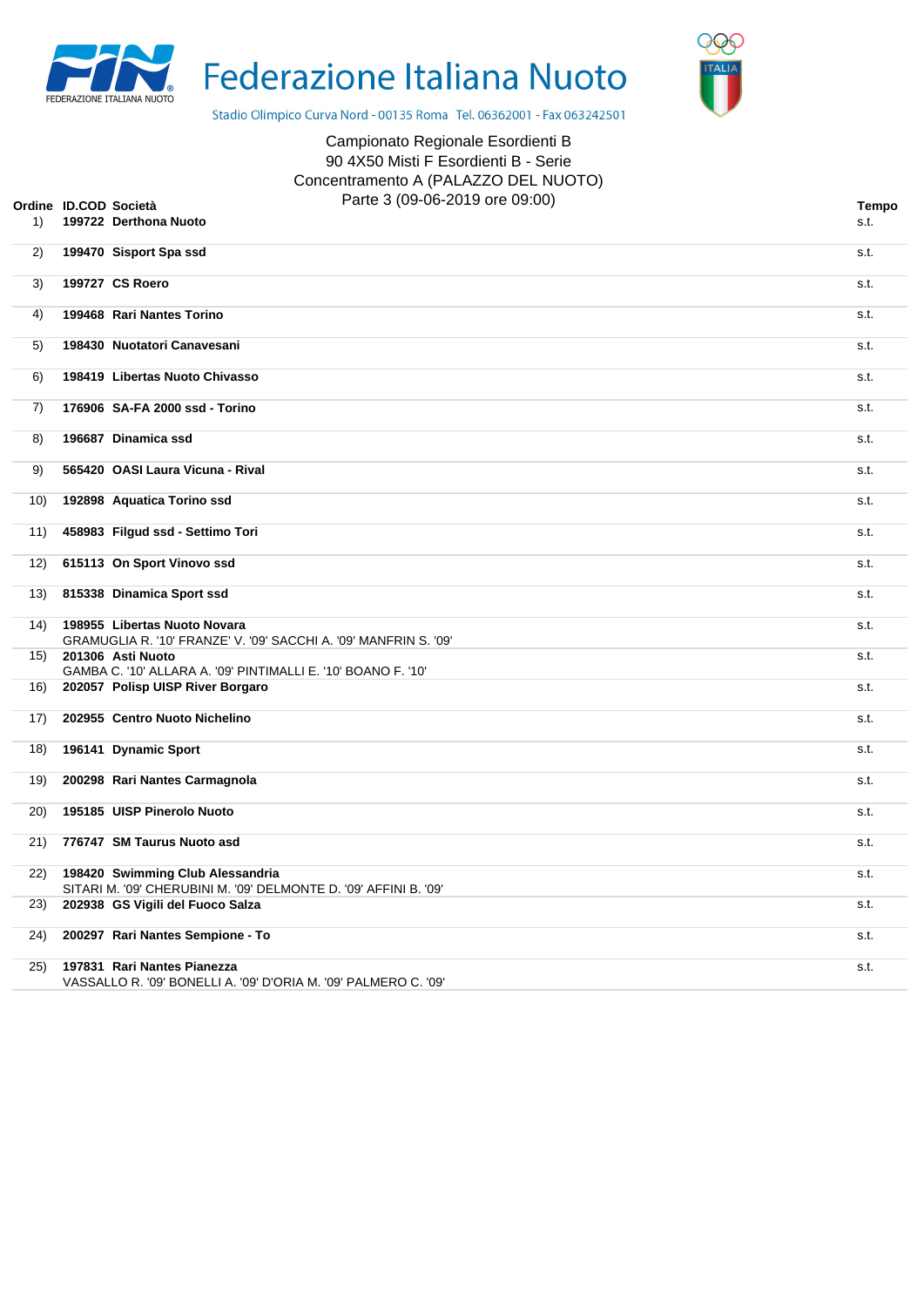



Stadio Olimpico Curva Nord - 00135 Roma Tel. 06362001 - Fax 063242501

## Campionato Regionale Esordienti B 90 4X50 Misti M Esordienti B - Serie Concentramento A (PALAZZO DEL NUOTO) Parte 3 (09-06-2019 ore 09:00) **Ordine ID.COD Società Tempo**

| 1)  | Parte 3 (09-06-2019 ore 09:00)<br>dine ID.COD Società<br>564297 L 'Acqua di Pianeta Sport            | <b>Tempo</b><br>s.t. |
|-----|------------------------------------------------------------------------------------------------------|----------------------|
| 2)  | 191780 NC Montecarlo - Casale Mo                                                                     | s.t.                 |
|     | MANIERO E. '08' PUCCIO M. '08' BALDINO A. '08' MANGANI P. '08'                                       |                      |
| 3)  | 199470 Sisport Spa ssd                                                                               | s.t.                 |
| 4)  | 199727 CS Roero                                                                                      | s.t.                 |
| 5)  | 199468 Rari Nantes Torino                                                                            | s.t.                 |
| 6)  | 199833 ESL Nuoto Torino S.A.F.A.<br>MAURO T. '08' GIANNONE L. '08' TROVATO S. '08' HAFID A. '09'     | s.t.                 |
| 7)  | 198430 Nuotatori Canavesani                                                                          | s.t.                 |
| 8)  | 198419 Libertas Nuoto Chivasso                                                                       | s.t.                 |
| 9)  | 176906 SA-FA 2000 ssd - Torino                                                                       | s.t.                 |
| 10) | 196687 Dinamica ssd                                                                                  | s.t.                 |
| 11) | 565420 OASI Laura Vicuna - Rival                                                                     | s.t.                 |
| 12) | 192898 Aquatica Torino ssd                                                                           | s.t.                 |
| 13) | 458983 Filgud ssd - Settimo Tori                                                                     | s.t.                 |
| 14) | 615113 On Sport Vinovo ssd                                                                           | s.t.                 |
| 15) | 198955 Libertas Nuoto Novara<br>SERINA N. '08' IGNAT M. '08' FRANZONE J. '08' COLOMBO P. '08'        | s.t.                 |
|     | 16) 637770 Arona Active asd<br>BYCHKOV I. '09' SIMONE A. '09' ERLANK C. '08' SAVOINI F. '09'         | s.t.                 |
| 17) | 201306 Asti Nuoto<br>PONASSI F. '08' BOERO A. '08' CANNELLA S. '09' CAPRA E. '08'                    | s.t.                 |
| 18) | 202057 Polisp UISP River Borgaro                                                                     | s.t.                 |
| 19) | 202955 Centro Nuoto Nichelino                                                                        | s.t.                 |
| 20) | 196141 Dynamic Sport                                                                                 | s.t.                 |
| 21) | 200298 Rari Nantes Carmagnola                                                                        | s.t.                 |
| 22) | 195185 UISP Pinerolo Nuoto                                                                           | s.t.                 |
| 23) | 776747 SM Taurus Nuoto asd                                                                           | s.t.                 |
| 24) | 198420 Swimming Club Alessandria<br>VARNERO E. '09' IVALDI J. '08' FALABRINO F. '08' GRAVINO M. '09' | s.t.                 |
| 25) | 619160 Blu Sport ssd - Orbassano                                                                     | s.t.                 |
| 26) | 200297 Rari Nantes Sempione - To                                                                     | s.t.                 |
| 27) | 197831 Rari Nantes Pianezza<br>GILARDI L. '08' ANZALONE E. '08' PALTANIN R. '08' FERRARIS N. '08'    | s.t.                 |
|     |                                                                                                      |                      |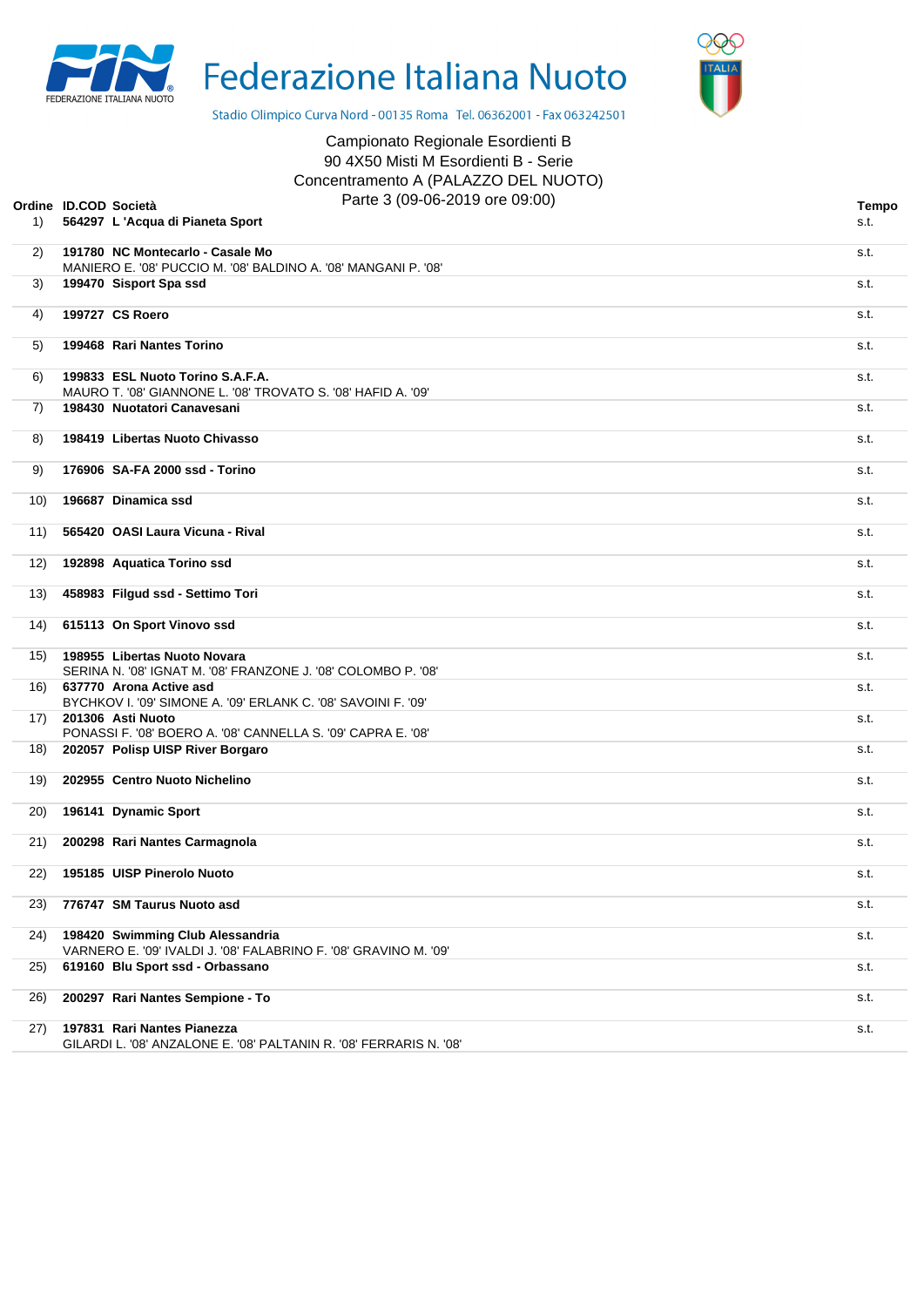



Stadio Olimpico Curva Nord - 00135 Roma Tel. 06362001 - Fax 063242501

| età<br>hona Nuoto | Campionato Regionale Esordienti B<br>80 4X50 Stile Libero F Esordienti B - Serie<br>Concentramento A (PALAZZO DEL NUOTO)<br>Parte 4 (09-06-2019 ore 14:30) |  |
|-------------------|------------------------------------------------------------------------------------------------------------------------------------------------------------|--|
| ort Cho cod       |                                                                                                                                                            |  |

| Tempo |  |
|-------|--|
|       |  |

|      | Ordine ID.COD Società | Parte 4 (09-06-2019 ore 14:30)                                                                        | Tempo |
|------|-----------------------|-------------------------------------------------------------------------------------------------------|-------|
| 1)   |                       | 199722 Derthona Nuoto                                                                                 | s.t.  |
| 2)   |                       | 199470 Sisport Spa ssd                                                                                | s.t.  |
| 3)   |                       | 199727 CS Roero                                                                                       | s.t.  |
| 4)   |                       | 199468 Rari Nantes Torino                                                                             | s.t.  |
| 5)   |                       | 198430 Nuotatori Canavesani                                                                           | s.t.  |
| 6)   |                       | 198419 Libertas Nuoto Chivasso                                                                        | s.t.  |
| 7)   |                       | 176906 SA-FA 2000 ssd - Torino                                                                        | s.t.  |
| 8)   |                       | 196687 Dinamica ssd                                                                                   | s.t.  |
| 9)   |                       | 565420 OASI Laura Vicuna - Rival                                                                      | s.t.  |
| 10)  |                       | 192898 Aquatica Torino ssd                                                                            | s.t.  |
| 11)  |                       | 458983 Filgud ssd - Settimo Tori                                                                      | s.t.  |
| 12)  |                       | 615113 On Sport Vinovo ssd                                                                            | s.t.  |
| 13)  |                       | 815338 Dinamica Sport ssd                                                                             | s.t.  |
| 14)  |                       | 198955 Libertas Nuoto Novara<br>MANFRIN S. '09' SACCHI A. '09' GRAMUGLIA R. '10' FRANZE' V. '09'      | s.t.  |
| 15)  |                       | 201306 Asti Nuoto<br>BOANO F. '10' PALUMBO C. '10' PINTIMALLI E. '10' ALLARA A. '09'                  | s.t.  |
| 16)  |                       | 202057 Polisp UISP River Borgaro                                                                      | s.t.  |
| 17)  |                       | 202955 Centro Nuoto Nichelino                                                                         | s.t.  |
| 18)  |                       | 196141 Dynamic Sport<br>CALISE D. '09' FILECCIA V. '09' SENTA A. '09' BIASIBETTI A. '09'              | s.t.  |
| 19)  |                       | 200298 Rari Nantes Carmagnola                                                                         | s.t.  |
| (20) |                       | 776747 SM Taurus Nuoto asd                                                                            | s.t.  |
| 21)  |                       | 198420 Swimming Club Alessandria<br>SITARI M. '09' CHERUBINI M. '09' AFFINI B. '09' DELMONTE D. '09'  | s.t.  |
| 22)  |                       | 202938 GS Vigili del Fuoco Salza                                                                      | s.t.  |
| 23)  |                       | 200297 Rari Nantes Sempione - To                                                                      | s.t.  |
| 24)  |                       | 197831 Rari Nantes Pianezza<br>BONELLI A. '09' PUTIRI M. '09' IANNI PALARCHIO G. '09' PALMERO C. '09' | s.t.  |
|      |                       |                                                                                                       |       |